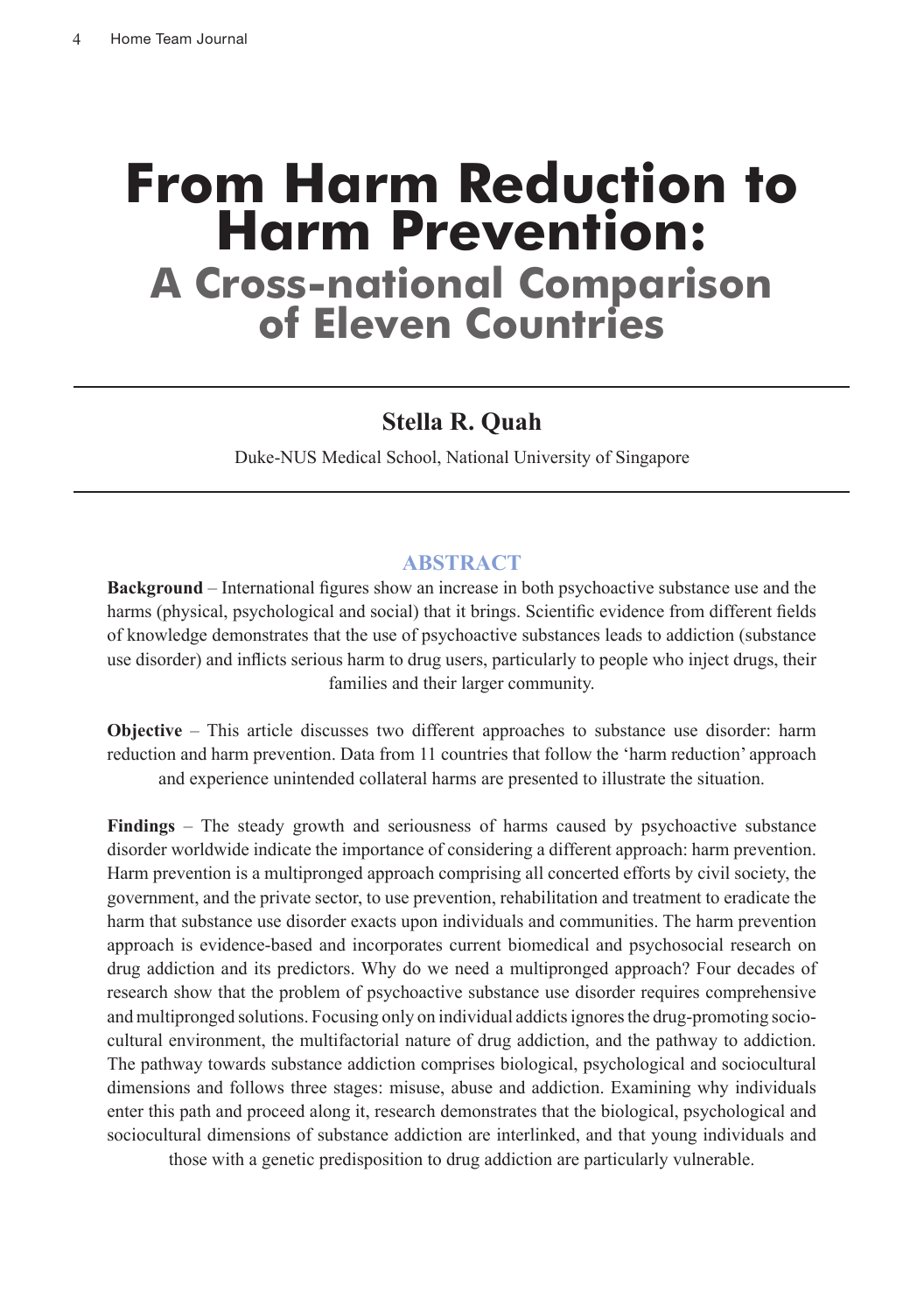## **Introduction**

The problem of psychoactive substance use is global. The United Nations Office on Drugs and Crime (UNODC) estimate that in 2017 about "5.5% of the global population aged 15-64", that is, "271 million people worldwide … had use drugs at least once the previous year", an increase from 4.8% in 2009 (UNODC, 2019a:2). The number of years of healthy life lost to the use of drugs worldwide has risen from about 25 million in 1991 to over 40 million in 2017 (UNODC, 2019a:20). Moreover, "opioids present the greatest harm to the health of users": the worldwide number of 'past-year' opioid users in 2017 was estimated at 53.4 million and "opioids accounted for 110,000 (66%) of the 167,000 deaths attributed to drug use disorders" (UNODC, 2019a:12). Perhaps more concerning is the continued upward trend of adolescent drug users (12 to 17 year-olds), considering scientific evidence that the brain is not fully developed yet at that age and thus adolescents are even more vulnerable than older users to long-term serious harms caused by psychoactive drugs consumption (UNODC, 2019a: 13-14).

The pathway to drug addiction typically begins as recreation ('trying a drug for fun') or misuse leading to abuse and finally dependence. The serious harm that psychoactive substances inflict on addicted individuals, their families and their larger community is demonstrated by scientific evidence and is acknowledged by governments and civil society worldwide. Of the large variety of attempted solutions, two main but contrasting efforts to deal with the problem stand out. One is the harm reduction approach advocating the right to use drugs and what it deems as ways to use drugs 'safely'. The other is the harm prevention approach that focuses on the basic right of individuals to health and on the crucial role of prevention and rehabilitation. Much has been said and written about harm reduction but less about harm prevention. Thus, the objective of this brief discussion is to compare both approaches, highlighting the most important features of each.

The empirical evidence presented in this discussion of the two approaches are based on 11 countries where harm reduction services are available: Australia, New Zealand, Canada and the United Kingdom (Commonwealth countries); Germany, Portugal, Sweden and the Netherlands (European Union members); and Indonesia, Malaysia and Thailand (ASEAN members). The data sources comprise published scientific studies, official databases, and reports published by the respective national governments, agencies, as well as international organisations such as the United Nations Office on Drugs and Crime (UNODC), the World Health Organization (WHO), UNAIDS, and the European Monitoring Centre for Drugs and Drug Addiction (EMCDDA), among others.

While the sources are official, a caveat is in order. The main challenge for studies on psychoactive substance users - people who use drugs (PWUD) in general and people who inject drugs (PWID) - is the nature of the data. Given the difficulties of reaching the entire population of PWUD and PWID, most statistics are estimates. One common hurdle is reaching the PWUS/PWID population. Regular illicit drug consumption, particularly drug injecting, usually takes place in private and concealed locations. Cross-national studies face an additional challenge: not all countries collect or report annual data systematically or use the same standard classification for all drug-related problems. The EMCDDA publishes figures on PWID as well as prevalence of 'high-risk drug users' (a category that combines intensive use of psychoactive drugs as well as drug injecting). The most recent EMCDDA data - that is, 2016-2017 on five of the 11 countries, show that the problem of 'high-risk' drug use is more intense in the United Kingdom (prevalence of 8.09 per 1,000 population aged 15-64) and Portugal (4.97) compared to Germany (1.95) and the Netherlands (1.25). There are no figures on 'high-risk drug users' for the other seven countries in the study. The number of drugrelated deaths suggest an increasing trend from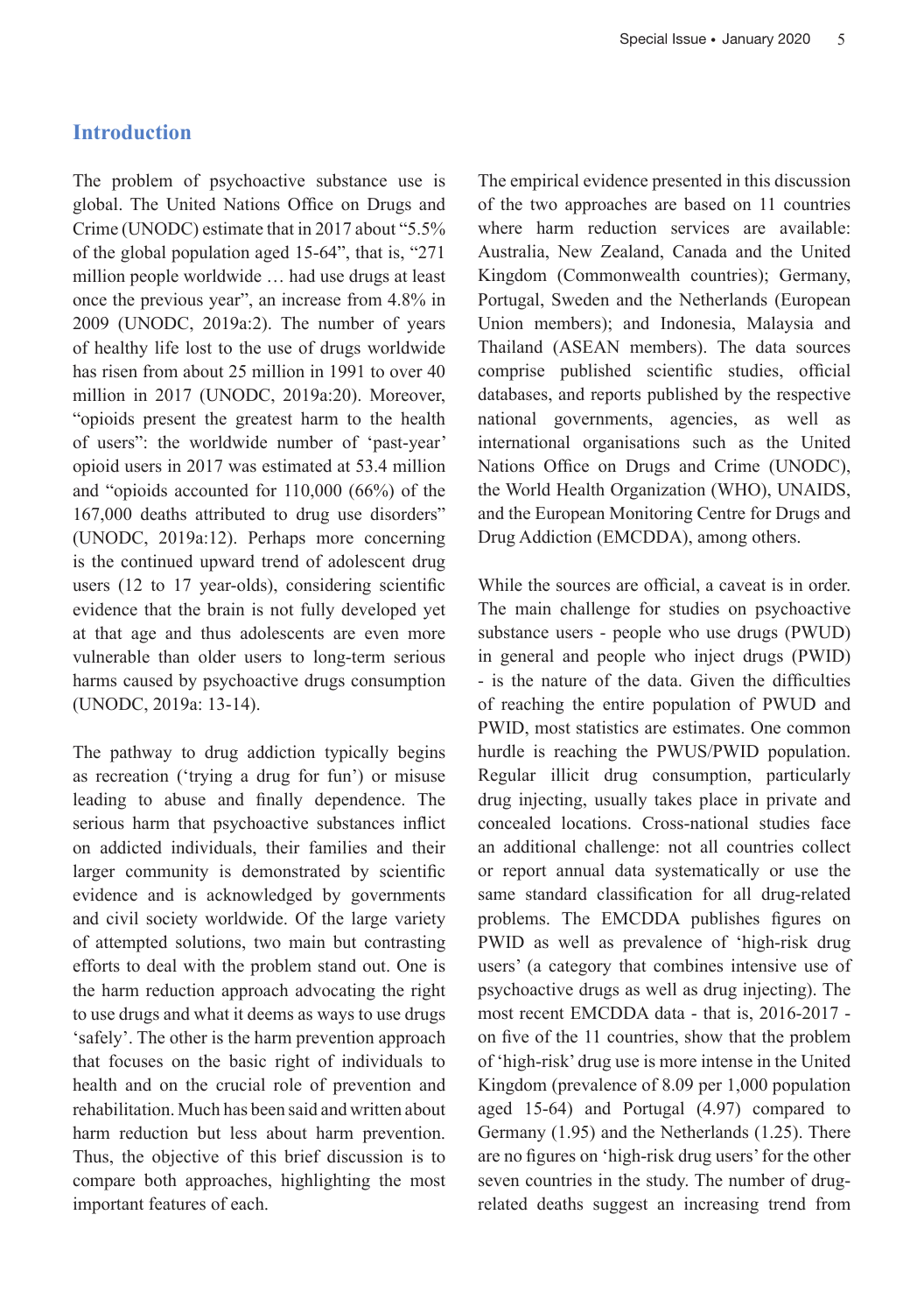2010 to 2018, with the exception of Australia that reported a sharp decrease during the same period (see Table 1). Unfortunately, no countrywide statistics on drug-related deaths are available for the three Asian countries, and the most recent data on New Zealand are for 2010-2014.

The discussion of both approaches is presented in four steps: (1) what is harm reduction; (2) the unintended collateral harm of harm reduction services; (3) what is harm prevention; and (4) how the harm prevention approach averts collateral harm.

## **The Harm Reduction Approach**

Harm reduction is the approach promoted by Harm Reduction International (HRI), a non-governmental organisation initiated in England in 1990 (HRI, 2012, 2019a). Due to its strong advocacy character, some experts consider HRI as 'a movement' (Van Wormer and Davies, 2003:27). HRI explains that "there is no universally accepted definition of harm reduction" but that harm reduction "refers to policies, programmes and practices that aim to minimize negative health, social and legal impacts associated with drug use, drug policies and drug laws" (HRI, 2019a). HRI declares that

*Recognising that only a small percentage of people who use drugs experience problematic use, harm reduction may also help people maximize any potential benefits that they gain from using drugs. … Many* 

**Table 1. Drug-related Deaths, High-Risk Drug Users, Injecting, NSP and Hepatitis C Prevalence a**

| <b>Country</b>      | (1)<br>Number of<br><b>Drug-related Deaths</b><br>(Overdose) |                             | (2)<br><b>Estimated Number of</b><br><b>NSP Kits Distributed</b><br>per Injecting Drug<br><b>User/Year</b> |                             | (3)<br><b>Prevalence of PWID:</b><br><b>Estimated Number of</b><br><b>Injecting Drug Users</b><br>per 1,000 Population<br><b>Aged 15-64</b> |                       | (4)<br><b>Prevalence of</b><br><b>High-Risk Drug</b><br><b>Users per 1,000</b><br><b>Population Aged</b><br>$15 - 65$ |
|---------------------|--------------------------------------------------------------|-----------------------------|------------------------------------------------------------------------------------------------------------|-----------------------------|---------------------------------------------------------------------------------------------------------------------------------------------|-----------------------|-----------------------------------------------------------------------------------------------------------------------|
| <b>Commonwealth</b> |                                                              | $2010 - 2014 : 2017 - 2018$ |                                                                                                            | $2011 - 2014 : 2017 - 2018$ |                                                                                                                                             | 2012-2013 : 2017-2018 | 2016-2017                                                                                                             |
| Australia           | 8,547                                                        | 1,795                       | 203                                                                                                        | 624,881                     | 6.4                                                                                                                                         | 5.7                   | nd                                                                                                                    |
| New Zealand         | 200                                                          | nd                          | 277                                                                                                        | 233                         | 4.5                                                                                                                                         | 5.6                   | nd                                                                                                                    |
| Canada              | nd                                                           | 11,500                      | 23                                                                                                         | nd                          | 3.2                                                                                                                                         | 3.6                   | nd                                                                                                                    |
| <b>UK</b>           | 2,000                                                        | 3,256                       | nd                                                                                                         | nd                          | 2.2                                                                                                                                         | 2.8                   | 8.09                                                                                                                  |
| <b>Europe</b>       |                                                              |                             |                                                                                                            |                             |                                                                                                                                             |                       |                                                                                                                       |
| Germany             | 1,250                                                        | 1,272                       | $\overline{2}$                                                                                             | nd                          | 1.1                                                                                                                                         | 2.4                   | 1.95                                                                                                                  |
| Portugal            | 25                                                           | 30                          | 110                                                                                                        | 116,271                     | 1.6                                                                                                                                         | 2.0                   | 4.97                                                                                                                  |
| Sweden              | 370                                                          | 626                         | 214                                                                                                        | 214                         | 0.1                                                                                                                                         | 1.3                   | nd                                                                                                                    |
| Netherlands         | 95                                                           | 262                         | nd                                                                                                         | nd                          | 0.1                                                                                                                                         | 0.1                   | 1.25                                                                                                                  |
| <b>Asia</b>         |                                                              |                             |                                                                                                            |                             |                                                                                                                                             |                       |                                                                                                                       |
| Indonesia           | nd                                                           | nd                          | 44                                                                                                         | 2.5                         | 0.4                                                                                                                                         | 0.2                   | nd                                                                                                                    |
| Malaysia            | nd                                                           | nd                          | 522                                                                                                        | 18                          | 5.9                                                                                                                                         | 5.3                   | 0.677                                                                                                                 |
| Thailand            | nd                                                           | nd                          | 12                                                                                                         | 10                          | 0.6                                                                                                                                         | 1.4                   | nd                                                                                                                    |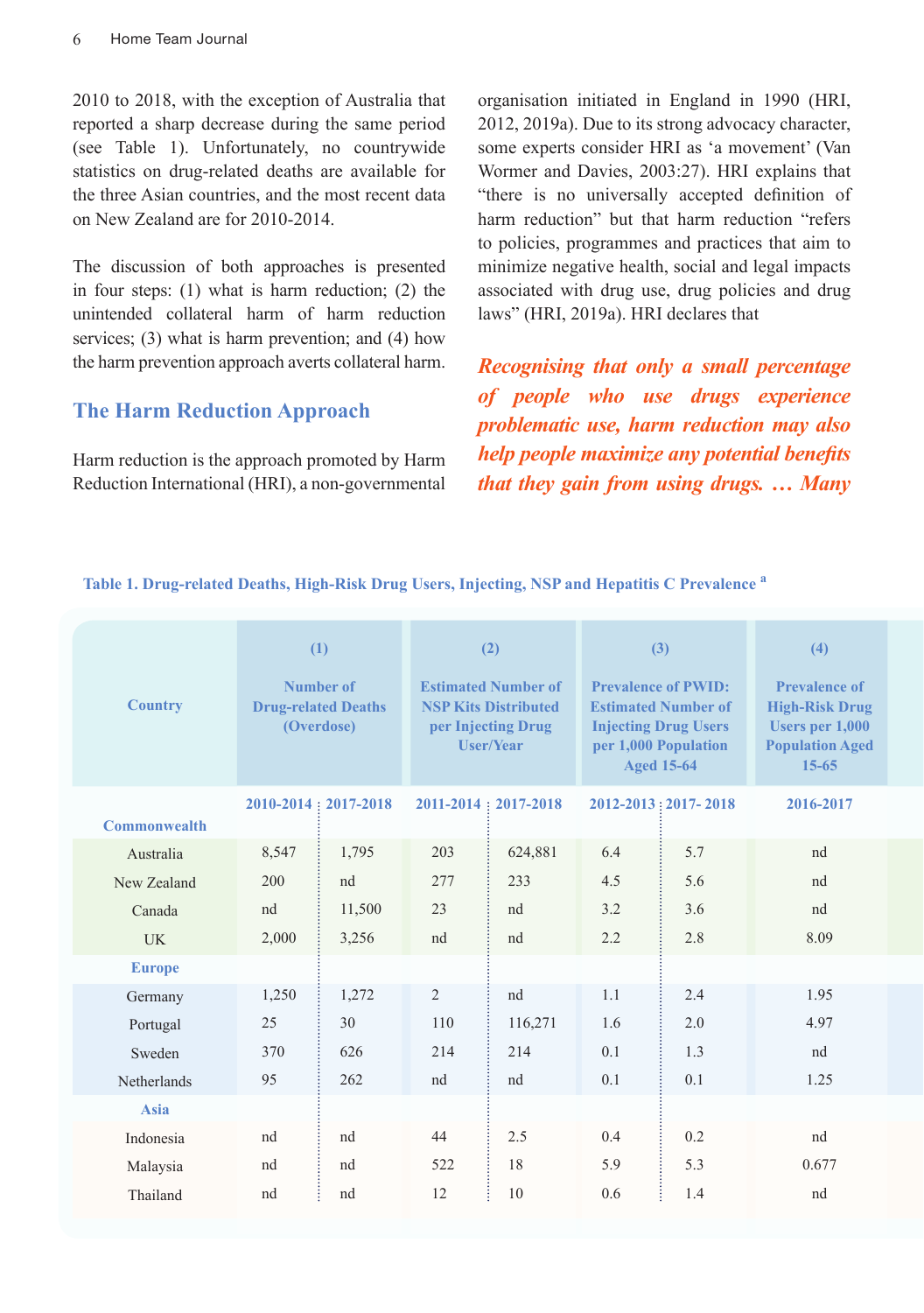*people who use drugs do not need treatment, and those experiencing problems associated with drug use may be unwilling or unable to enter abstinence-only treatment for myriad reasons. While abstinence from drug use may be the goal for some people who use drugs this is an individual choice and should not be imposed, or regarded as the only option. (HRI, 2019a).*

Accordingly, HRI promotes 'safer' use of "illicit and licit drugs". HRI defines 'safer use' as drug use that is less likely to spread blood-borne infections, mainly HIV, hepatitis B, and hepatitis C infections. HRI fosters four main free or "inexpensive" services for the 'safe use' of drugs: distribution

of clean injecting kits through needle and syringe programmes (NSP); 'supervised injection facilities' (SIFs) also known as 'Drug Consumption Rooms' (DCRs); and naloxone peer-distribution programme (naloxone is a drug to counter opioid overdose) - also known as 'Take-Home-Naloxone' (THN) in the United Kingdom (HRI, 2019a). A supplementary harm reduction service offered in some European cities is street-mounted automatic injection kit dispensers (AIKD) that "enable the self-operated exchange of injection equipment" (EMCDDA, 2019:5).

Three significant and related global developments over the past decade challenge the harm reduction goal of 'safe' drug use. First, scientific evidence of serious health damage caused by psychoactive substance use is increasing (e.g., UNODC 2019;

|                 | (5)<br><b>Hepatitis C (HCV)</b><br><b>Prevalence among</b><br>PWID(%) | $\overline{\mathbf{6}}$<br><b>HIV Prevalence</b><br>among PWID<br>(9/0) |
|-----------------|-----------------------------------------------------------------------|-------------------------------------------------------------------------|
| $2005 - 2014$ : | 2015-2018                                                             | 2018                                                                    |
| 53.5            | 51.0                                                                  | 1.7                                                                     |
| 57.0            | nd                                                                    | 0.2                                                                     |
| 68.0            | nd                                                                    | 10.9                                                                    |
| 46.0            | 53.0                                                                  | 1.0                                                                     |
|                 |                                                                       |                                                                         |
| 73.1            | nd                                                                    | 4.9                                                                     |
| $87.7*$         | 88.3                                                                  | 21.3                                                                    |
| 81.7            | 54.6                                                                  | 0.4                                                                     |
| 55.3            | 76.2                                                                  | 10.2                                                                    |
|                 |                                                                       |                                                                         |
| 63.5            | nd                                                                    | 28.8                                                                    |
| 67.1            | nd                                                                    | 13.5                                                                    |
| nd              | 88.2                                                                  | 20.5                                                                    |

#### **Sources and notes:**

- (a) Countries vary in the time period (range of years) used to report data. Some use range of years while others report specific year. This table shows time periods to facilitate comparison. Figures for all countries are estimations as provided in the sources.
- 1. EMCDDA (2019b) Country Drug Reports; Government of Canada (2019); Morrow (2018: 59). Australia's earliest figure is for the decade 2001-2012 (Roxburgh et. al., 2017) but the 1,795 drug-induced deaths occurred in one year, 2017 (AIHW (2019).
- 2. NSP (Needle and Syringe Programme). Sources: HRI (2012); Stone at al (2018). Data for 2017-2018 calculated from UNAIDS (2019) and EMCDDA (2019a: 92) New Zealand's 2011-2014 figure was calculated based on its estimation of "10,000 needle exchange attendees" in 2014 (UNAIDS, 2015b:5) and its total population in 2013 (WHO, 2015)
- 3. Sources for the period 2012-2013: UNAIDS (2015b); WHO (2015). For the period 2017-2018: Stone et. al. (2018) and UN (2019).
- 4. EMCDDA (2019b) Country drug reports http://www.emcdda.europa.eu/ countries/drug-reports/2019/. The EMCDDA (2019c) defines 'high-risk drug use' as "the use of psychoactive substances (excluding alcohol, tobacco and caffeine) intensively and/or by high-risk routes of administration [injecting] in the last 12 months".
- 5. The sources for the 2005-2014 figures are Mathers et. al. (2010); Romelsjo et. al. (2010:16225); IDT (2010a); AIHW (2015a), and INCB (2015:96). The UK are for 2005/06 and 2007/08. Portugal's figures are for 2003, 2007 and 2012. The figure for New Zealand refers to persons with "severe problem with opioid abuse" (INCB, 2015:96). Data for 2017-2018 are from UNODC (2019) Table 3.1.
- 6. UNAIDS (2019) Country Factsheets https://www.unaids.org/en/regionscountries/countries/
- 7. Malaysian National Anti-Drug Agency (2019) Drugs Statistics-Laman Web Rasmi Agensi Anti Dadah Kebangsaan. The figure refers to users of opioids, methamphetamine and amphetamine-type stimulants in 2018.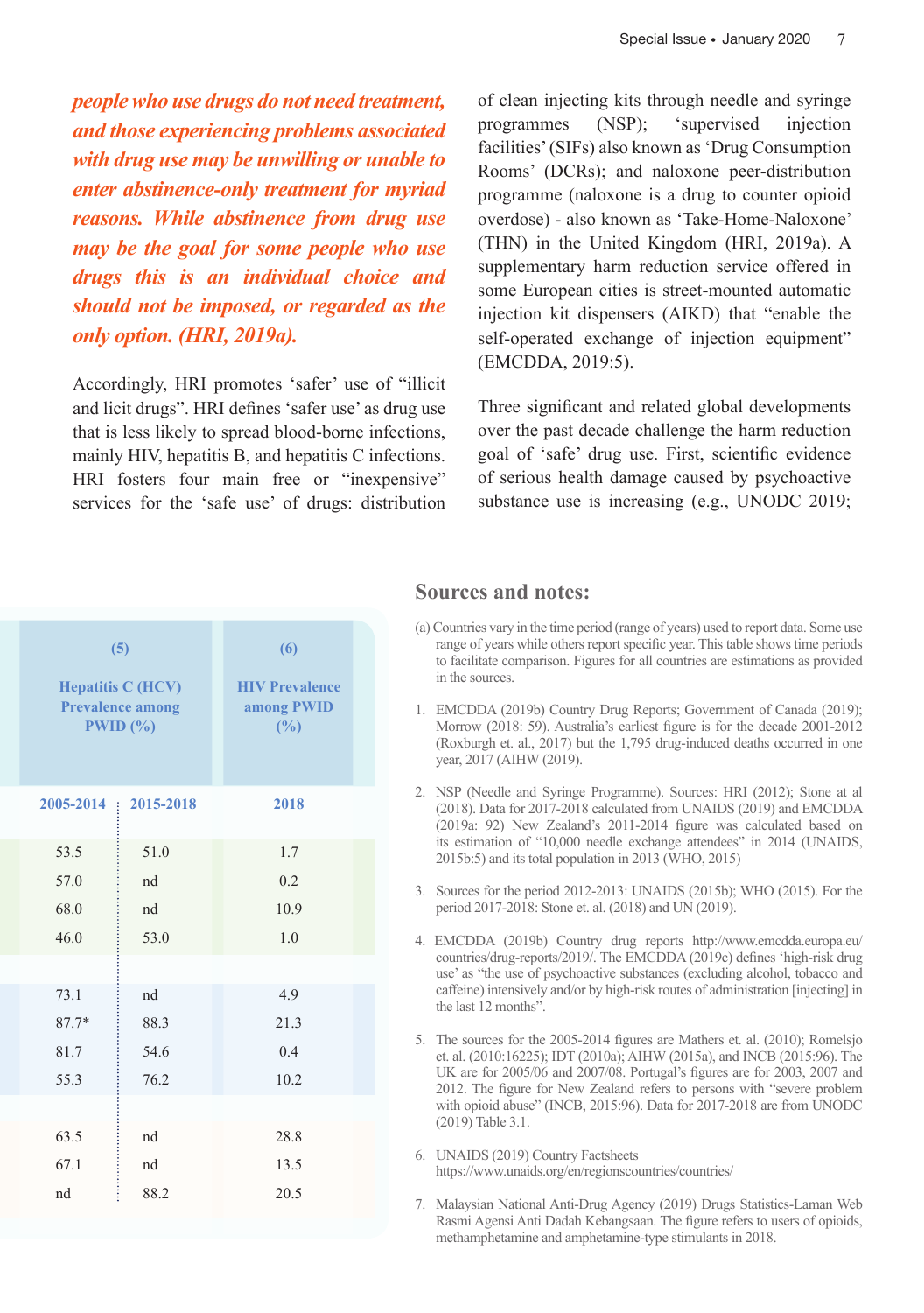WHO 2019a; Degenhardt et. al., 2017; Jekeran et. al, 2017). Second, scientists, policy makers and law enforcement experts agree that the last stage of the drug use trajectory, substance use disorder, is an illness. More specifically, it is a chronic rather than acute illness and it is labelled 'dependence syndrome' in the 10th revision of the International Statistical Classification of Diseases or ICD-10 (WHO, 2010). The American Psychiatric Association (APA) and the international medical community appear to now accept the evidencebased notion that a person affected by 'dependence syndrome', also known as 'substance use disorder', is unable to stop the illness on his/her own, and thus requires assistance to begin rehabilitation (e.g., Leshner, 2003; Cohen, 2004; Arias et. al., 2016). Third, as policy makers, communities, and families become aware of the increased seriousness and scope of drug addiction harms, it is essential for international organisations and governments to explore conscientiously other approaches. As stated by the UNODC,

*Using narcotic drugs and psychoactive substances without medical supervision, is associated with significant health risks. For this reason, the production, sale, distribution and use of these substances have been regulated under the control of the international treaties … with the aim to avoid negative consequences that could significantly undermine health and security. (UNODC, 2017:2).*



This position reflects the current inclination of most international agencies and governments facing the drug problem (including the governments of the 11 countries in the study) to follow scientific evidence on the serious harm brought about by psychoactive substance use disorder. Consequently, it is important to examine and compare the two approaches, harm reduction and harm prevention.

#### *Unintended Collateral Harm of Harm Reduction Services*

Social science research findings show that Newton's third law of motion, 'for every action there is … a reaction', applies in a general sense to social behaviour. More importantly, social actions typically have unintended consequences. The impact of unintended consequences is substantiated by a wealth of evidence-based social science research over the past century and it is most visible in the unintended adverse consequences or spillover effects of policies and programmes envisioned by their designers to assist individuals and communities. Three of the four main harm reduction services—NSP, SIFs and DCRs— provide PWID with both clean injecting paraphernalia and a supportive and private setting for drug injecting. That is, these services support injecting as a mode of drug use. Herein lies the most vivid illustration of unintended collateral harm of the NSP, SIFs, DCRs and AIKDs. Harm Reduction literature assert that the NSP and DCRs/SIFs teach and facilitate "safer drug use" including provision of clean injecting and counselling on the risks of shared used of injecting equipment, in order to prevent infection transmission. HRI recommends that the NSP should aim for 'high coverage' stating that less than 100 needles per injector is 'low coverage'; 100-199 needles per injector is 'average coverage'; and 200 or more needles per injector is 'high coverage' (HRI, 2012:28).

Unfortunately, the good intentions of harm reduction advocates do not lead to the expected goal of 'safe injecting'. Harm reduction services that support drug injecting have negative unintended consequences. These are the most elementary reasons for the unintended consequences: (1) 'Safe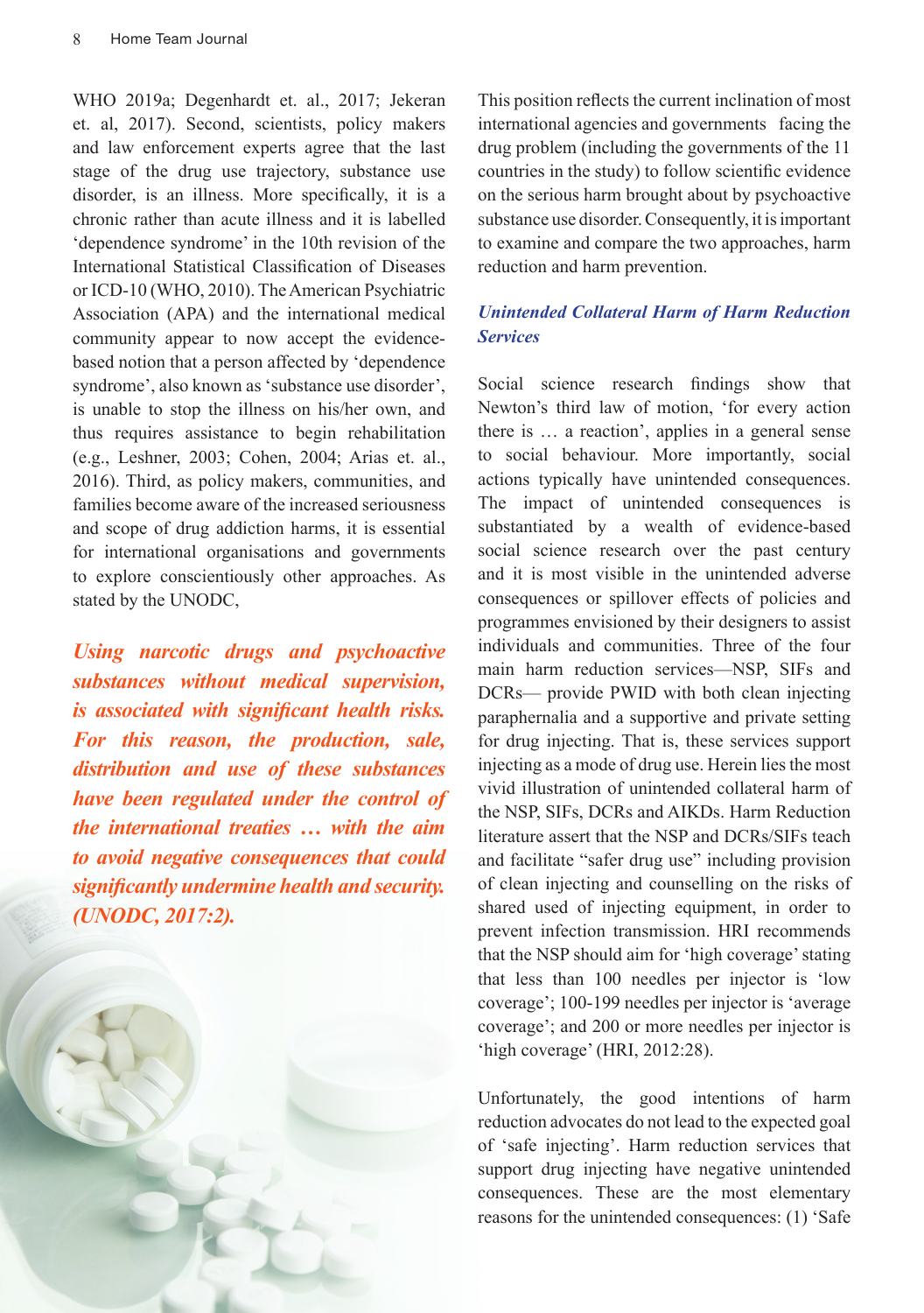injecting rooms' and 'safe injecting facilities' are not the only locations where PWID go for drug injecting. (2) Providing clean injecting kits through NSP and aiming for 200 or more needles per injector simply increases the number of needles and syringes each injector has, but does not guarantee that the injectors would stop sharing them. And (3), teaching PWID how to take the necessary precautions to avoid infections, does not assure they would take those precautions every time they inject drugs. On the contrary, research show that the provision of information and free sterile injecting kits to PWID does not preclude them from sharing of needles and injecting equipment or their circumventing pre-injection skin cleaning and other infection-preventing practices (e.g, Bonar & Rosenberg, 2014).

Injecting increases the probability of transmission of blood-borne infections - mainly HIV and Hepatitis C and B. The prevalence of HIV infection shows signs of decreasing around the world, as well as among PWID, but Hepatitis C (HCV) is rising, as shown in Table 1. In 2018, the prevalence of HIV among PWID ranged from 0.2% (New Zealand) to 28.8% (Indonesia). In contrast, HCV prevalence per 1,000 PWID in 2017-2018 ranged from 51.0% (Australia) to 88.3% (Portugal). Drug injecting inflicts many other serious harms to PWID in addition to these blood-borne infections. The promotion of injecting equipment and quiet locations to inject appear to foster these and other serious unintended collateral harms including overdose, infective endocarditis and groin injecting.

#### *Overdose*

Current scientific evidence demonstrate that injecting opioid users "are at an elevated risk of death" (Jekeran et. al., 2017:424), and that injecting is strongly associated with disease burden and opioid overdose deaths (e.g, Degenhardt et. al., 2017; Roxburgh et. al., 2017; UNODC, 2017, 2018; WHO, 2019a). To illustrate, eight of the 11 countries in the study have records on drug-related deaths. Their reported figures show an increase in deaths - most of them caused by opioid overdose - from the period 2010-2014 to 2017-2018 (see

Table 1). Canada reported the highest number: 11,500 deaths in 2017-2018, followed by the United Kingdom with 3,256; Australia 1,795; and Germany 1,272.

As mentioned earlier, one of the services promoted by the harm reduction approach is naloxone, a drug to counter opioid overdose. Harm reduction advocates advise PWID to keep naloxone at home to use in an emergency, to be administered by family members or friends of the drug injector in the event of an overdose (EMCDDA, 2015:71). Naloxone was classified as dangerous in the hands of non-medical persons (UNODC/WHO, 2013). In most Asian countries, naloxone is "a scheduled drug" that "cannot be sold over the counter" (HRI, 2012:33). However, WHO now advises "to make naloxone available in communities without prescription" (WHO, 2019a:6).

#### *Infective Endocarditis*

Infective endocarditis (IE) refers to the inflammation of the endocardium - the lining membrane of the heart cavities and connective tissue - due to infection with bacteria, fungi and other microorganisms. Infective endocarditis is becoming "increasingly common among people who inject drugs" (Weir et. al., 2019:93; Wurcel et. al., 2016). More specifically,

*Injection drug use … can lead to IE through direct injection of bacteria or through spread from skin and soft tissue abscesses into the bloodstream. … it is estimated that anywhere between 5% and 20% of people who inject drugs have had IE. ... [Compared to IE patients with non-drug use] people with [injection drug use-related] IE have … higher mortality after valve replacement and increased frequency of repeated endocarditis. (Wurcel et. al., 2016:1)*

Medical researchers explain that bacteria on the skin is common among PWID because intravenous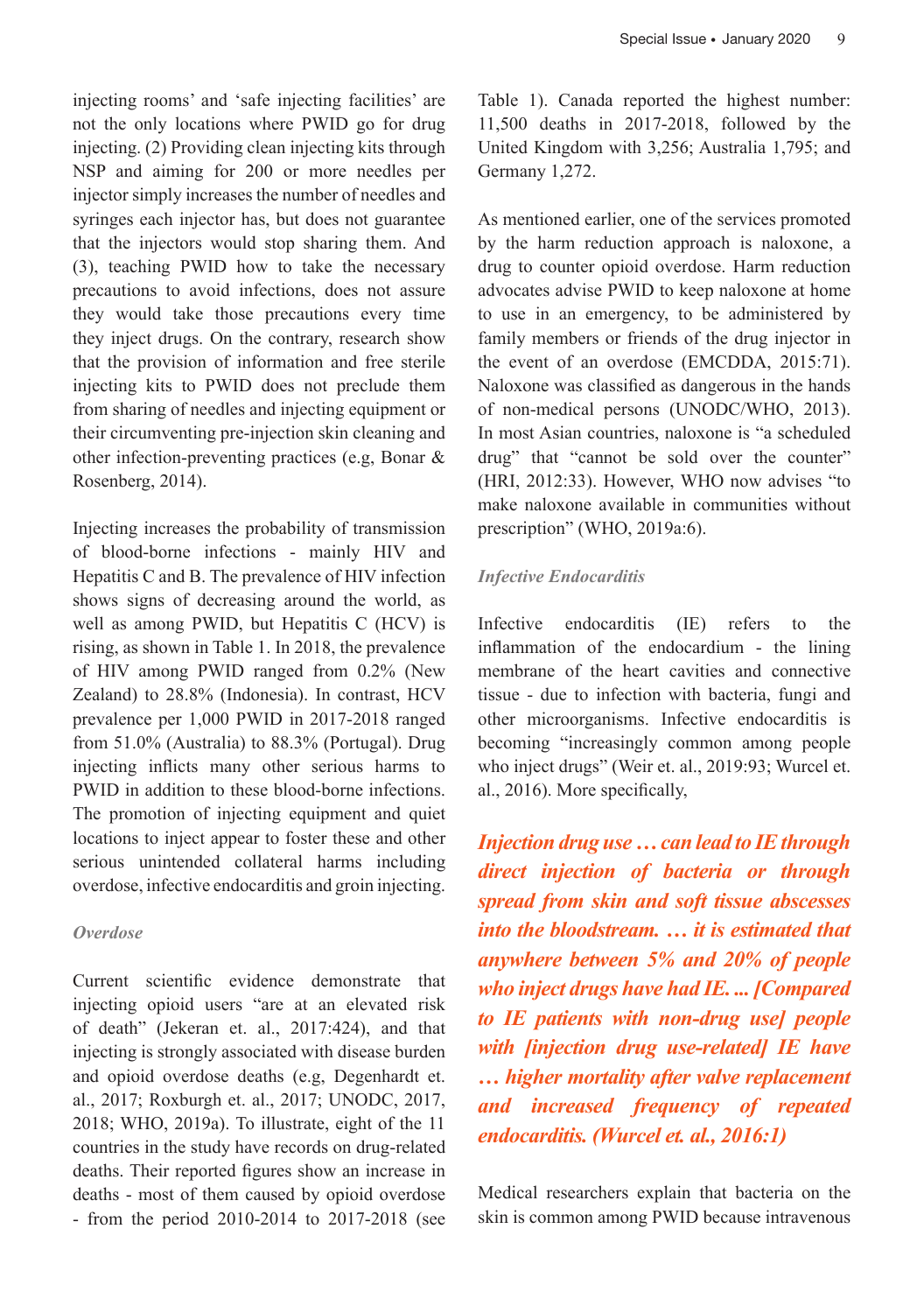drug injectors tend to have "high nasal and cutaneous colonization rates with staphylococcus aureus"; and that "repetitive cocaine injection leads to vasospam and distant thrombosis" (Starakis, Panos & Mazokopakis, 2012:249).

There is no sufficient published information on the impact of IE in all the 11 countries in the study. Table 1 illustrates two other serious harms experienced by PWID namely, drug-related deaths and Hepatitis C virus (HCV) infection. However, we may reasonably assume IE is common among PWID in the 11 countries as IE is associated with repetitive drug injecting. Some studies define frequent injecting as exceeding 120 times per month and involving a combination of substances including heroin, prescription and non-prescription opioids, crack cocaine and other drugs (Roy et. al., 2017:18). In fact, consumption of psychoactive substances via injection tend to be repetitive because "opioids cause physical dependence that compels PWID to inject daily" (Roy et. al., 2017: 22). According to the UNODC, "Due to the short duration of their effects, injection of stimulant drugs is frequently associated with rapidly repeated injecting, with some individuals reporting more than 20 injections a day" (UNODC, 2019b:23).

#### *Groin Injecting*

Some PWID practise groin injecting, which is particularly dangerous. In 2013, 38% of British PWID surveyed reported groin injecting (EMCDDA, 2014a:65). The trends of groin injecting and of injecting a mix of crack and heroin called 'speedball', highlight the expanding danger and controversy over the needle exchange programme (Palmateer et. al., 2010). According to D. A. Zador from the National Addiction Centre in London,

*… groin injectors are currently managed largely with advice from harm reduction agencies on sterile injection practice, guidance on the 'safe' distinction of the femoral vein from the artery prior to injection and other information. These*  *practices deserve serious questioning. Can groin injecting behavior be made safer with a shelf-full of 'safe' groin injecting pamphlets? Possibly not. … Recent work using ultrasonography demonstrates that chronic deep vein injecting can alter the usual neurovascular anatomy of the femoral region, hence it is unlikely that groin injecting can ever be taught as a safe procedure. … How far should we protect user freedom to engage in high-risk behaviours and when should prevention and/or discouragement of these behaviours take priority? In other words, in terms of harm reduction, where should one 'draw the line? (Zador, 2007: 1791).*

## **The Harm Prevention Approach**

In contrast to harm reduction, harm prevention is an evidence-based, multipronged approach comprising all concerted efforts by civil society, the private sector, and the government, to avert the harm that drug addiction exacts upon both the individual and the collective (family, school, workplace, recreation networks, community and nation), through prevention, treatment and rehabilitation. At the individual level, the harm prevention approach comprises various modalities of psychosocial therapy including "strengths-based" and other personalised therapeutic counselling such as the Twelve-Step Approach, Motivational Enhancement Therapy (MET), and other cognitive behavioural strategies; and abstinence-oriented treatment that may be residential and may include a combination of detoxification, rehabilitation, counselling, vocational/occupational training and aftercare. In contrast to the harm reduction approach, counselling, therapy and rehabilitation in the harm prevention approach are abstinenceoriented and medically supervised. The harm prevention approach applies current medical and psychosocial research evidence on psychoactive substance dependence and its predictors and,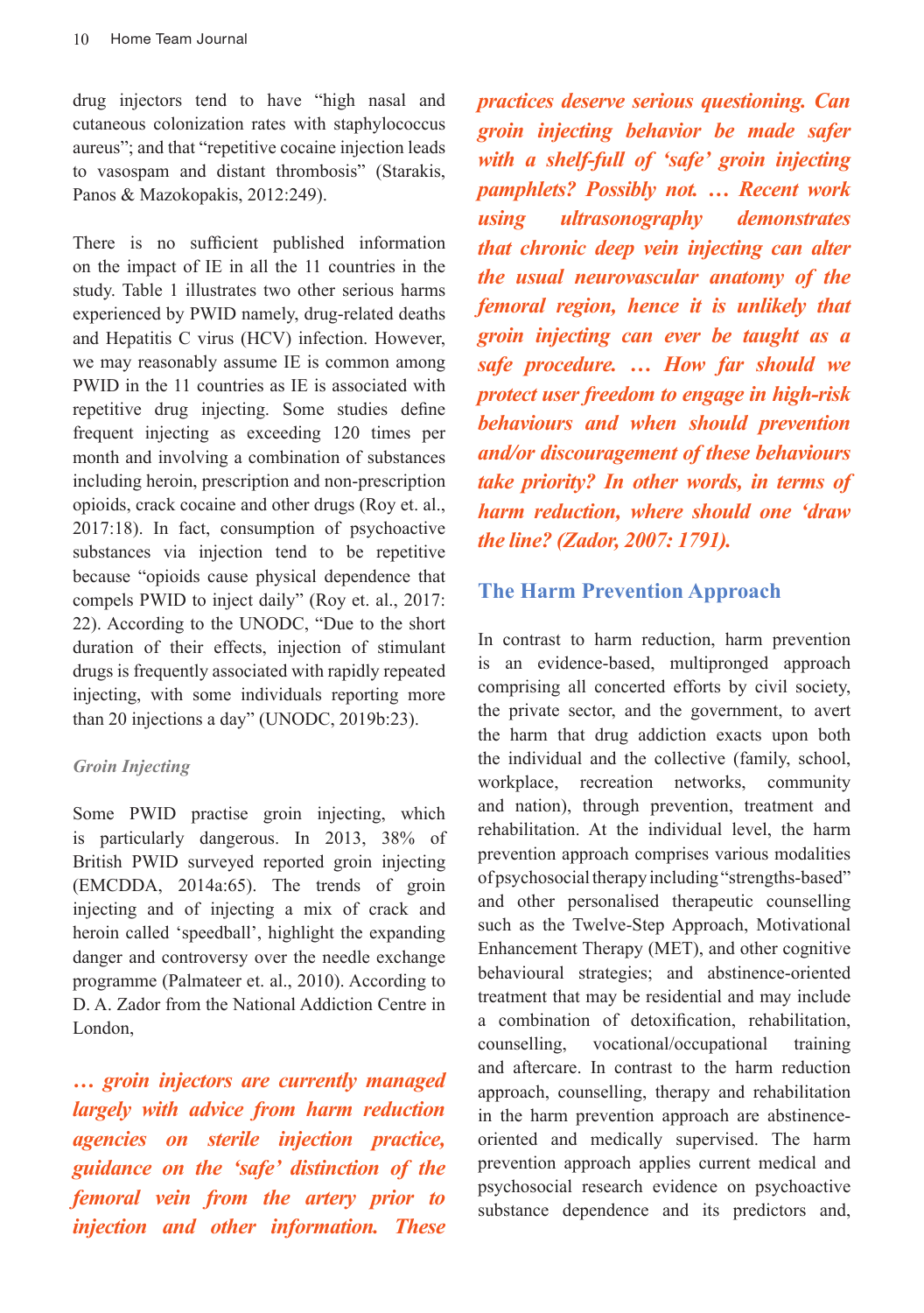consequently, it is fundamentally different from the harm reduction approach (Quah, 2017).

The harm prevention approach applies the biomedical terms 'dependence syndrome' and 'substance use disorder' as interchangeable labels for the illness of drug addiction. WHO's definition of 'dependence syndrome' follows the APA's Diagnostic and Statistical Manual of Mental Disorders' latest edition DSM-5 (APA 2013). The only difference is that APA removed its earlier distinction between drug dependence and drug abuse and now uses the term "substance use disorder" to diagnose a person who meets two or more of these 11 characteristics: "(1) used larger amounts of substance/longer; (2) repeated attempts to quit/control use; (3) much time spent using; (4) craving; (5) neglected major roles to use; (6) social/interpersonal problems related to use; (7) activities given up to use; (8) hazardous use; (9) physical/psychological problems related to use; (10) tolerance; (11) withdrawal" (Norko and Fitch, 2014: 443-44).

Four principles - three of them evidence-based and one ethics-based - support the harm prevention approach. Those principles are: (1) substance use disorder or dependence syndrome is the final of three stages along a trajectory that begins with trying psychoactive drugs as recreation; (2) a combination of social and psychological factors nudge the person along that trajectory from recreation to regular use and then on to dependence; (3) the final stage is an incapacitating illness - substance use disorder or dependence syndrome - that renders the drug user powerless to stop drug consumption independently, thus requiring external help to recover. Principle (4) is ethics-based: given the universal ethical norm that health is a basic human right (e.g., WHO, 2019a:9), the harm prevention approach deems rehabilitation as a fundamental right of people who are affected by substance use disorder. Accordingly, from the perspective of the harm prevention approach, denying rehabilitation to persons affected by an illness - such as substance use disorder or dependence syndrome - that impairs his/her ability to make decisions on his/her own welfare, is a violation of that person's right to health.

### *How the Harm Prevention Approach Averts Collateral Harm*

The above four principles illustrate how the harm prevention approach averts collateral harm. Let us examine each in turn.

(1) Substance use disorder is not an event but the outcome of a process. Thus, in order to preclude the problem as early as possible, it is important to understand why a person begins taking drugs. Studies show that behaviour can be learned and can be modified and changed. That is, for a regular individual, "the path towards substance addiction comprises biological, psychological and sociocultural processes" (Rotgers, 2003:167). Besides genetic predisposition, a person's path to the illness is also influenced by many factors including his/her social and cultural environment shaping "the easiness and frequency of drug availability"; "drug-related cues as reminders of drug use (for example, relationships, situations, 'sights, smells, sounds', music)"; and "the presence of a 'drug-free alternative' activities" (Doweiko, 2009:33-35). Consequently, providing a drug-free environment at home, in schools, the workplace, recreational locations and services, and in the community at large, is the first basic step towards preventing substance use disorder. The harm prevention approach seeks to mobilise the entire community in this effort and to promote a drug-free culture.

(2) Biomedical and social science experts acknowledge the close link between the molecular and social dimensions of the drug problem: "Among the things that we know about addictions with reasonable scientific certainty is that they come intertwined with a host of other health, social, economic, family and mental health problems" (Miller and Miller, 2009:685; Fulton, 2014; CCSA, 2014:29;). International policy agencies acknowledge this combination of predictors of substance use disorder identified by scientific research (UNODC, 2015a:33; 2015c; 2019a; 2019a). Accordingly, the harm prevention approach activates the collaboration of mental health experts, social workers, welfare agencies,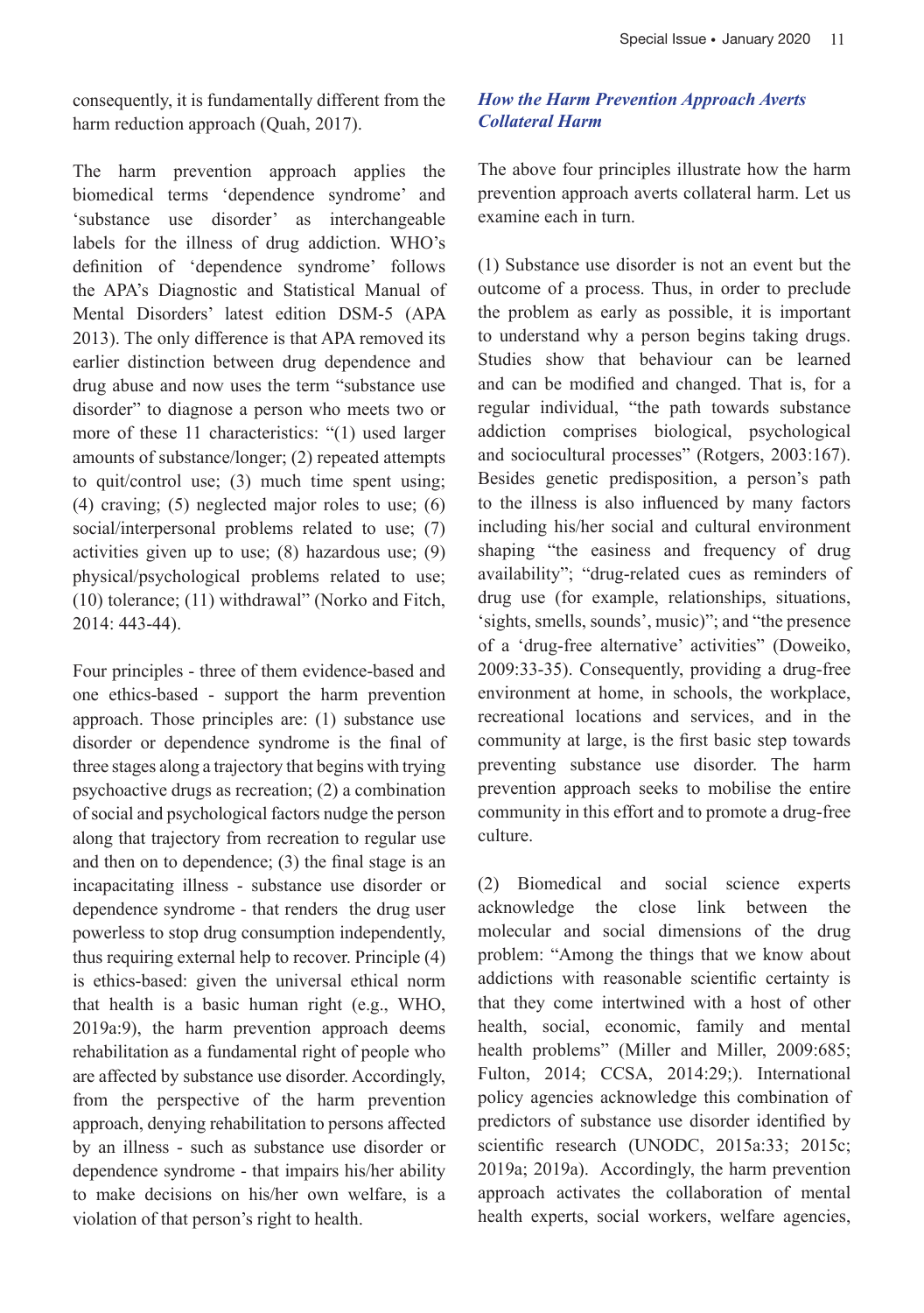educators and primary care physicians, to identify early signs of distress - physical, emotional, social, or economic - in adolescents and adults trying drugs recreationally, and offer them and their loved ones counselling, therapy and other assistance to prevent the onset of substance use disorder.

(3) Psychoactive substance use has negative physical impact on the user. Summarising "almost three decades of research" on the biological damage caused by drug addiction (substance use disorder or dependence syndrome), A.I. Leshner reported: "scientists have concluded that drug addiction is without doubt a brain disease—a disease that disrupts the mechanisms responsible for generating, modulating, and controlling cognitive, emotional, and social behaviour" (Leshner, 2003; Cohen, 2004:58).

(4) As psychoactive substance disorder is an illness that impacts the brain's reward system and other functions, the harm prevention approach asserts that rehabilitation is a fundamental right of people affected by substance use disorder. Let us examine this point in more detail: the key difference between the harm reduction approach and the harm prevention approach rests on their opposite positions regarding the drug user's autonomy or self-determination. Harm reduction advocates assert that a person has the right to choose to take drugs and that continuing drug consumption, regardless of the consequences, is a personal choice. The harm prevention approach considers the autonomy argument incorrect for two main reasons.

First, substance use is a self-inflicted harm that affects not only the drug user, but also his/her loved ones, immediate family, social network and the larger community (Government of Canada, 2019a; 2019b; Quah, 2017:159). Writing on liberty, J.S. Mill explained that a person's selfinflicted "mischief" that "seriously affect …those nearly connected to him … and in a minor degree society at large" … becomes amenable to moral disapprobation" (Mill, 1991:96). Mill's norm applies to substance use disorder and to the need for significant others, family and community to assist the person affected to avert drug use, or to recover if the illness has advanced.

Second, the harm reduction approach presumes that when consuming drugs, PWID are exercising their freedom of choice. In fact, this presumption that people affected by substance use syndrome are able to exercise authentic autonomy is at the core of the recommendations made by the Reference Group to the United Nations on voluntary treatments for drug dependence (UN, 2010b: 22- 25). This presumption is flawed. The individual is able to exercise authentic autonomy only when he/she can make rational choices, for example, to choose the most beneficial course of action out of a range of alternatives. Research indicates that making treatment services accessible to PWUD and PWID is important but insufficient because it is highly likely that their ability to make rational choices to protect or enhance their well-being is absent or seriously impaired by their substance use disorder. The deterioration of brain functions caused by psychoactive substance use is well documented (e.g., Barbarin, 1979; Hammer et. al., 1997; Kreek, 2000; Van Wormer & Davis, 2003:95-171; Nasrallah & Smeltzer, 2003:129; Carlezon & Konradi, 2004:48; Uhl, 2004; Caplan, 2008; Verdejo-Garcia & Bechare, 2009; Doweiko, 2009; De Leon, 2010; Meier et. al., 2012). Scientist Harold Doweiko summarises it thus:

*Repeated exposure to the drugs of abuse initiates a process of 'restructuring' in the brain's reward system, memory centres, and the higher cortical functions that control reward-seeking behaviour. Strong drugcentred memories are formed, helping to guide the individual to select behavioural choices that lead to further drug-induced rewards. … Essentially, a normal biological process that evolved to help early humans survived in the wild has been subverted by*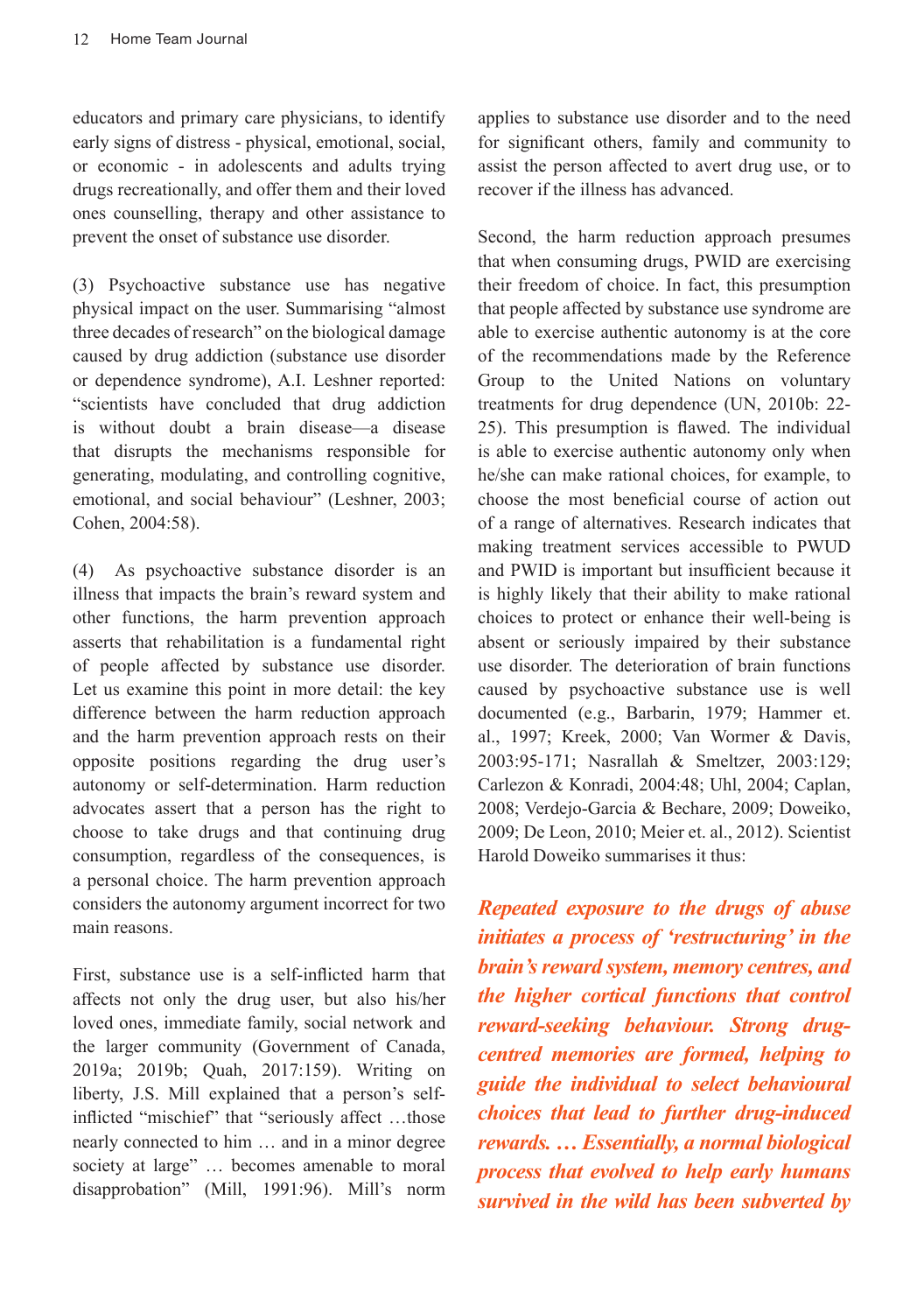## *the reward potential of the compounds that they have invented (Doweiko, 2009: 34).*

Summarising medical research findings on the biological damage caused by drug addiction, Alan Leshner explained: "Based on almost three decades of research, scientists have concluded that drug addiction is without doubt a brain disease—a disease that disrupts the mechanisms responsible for generating, modulating, and controlling cognitive, emotional, and social behaviour" (Leshner, 2003; Cohen, 2004:58).

In essence, a person afflicted by substance use disorder needs treatment but is unable to seek it or to stop drug consumption on his/her own, due to the impairing effect of the psychoactive substance. How does the harm prevention approach solves this dilemma? The harm prevention approach offers ethical intervention. Ethical intervention is an "organised effort" of the person's "significant others" to help him/her "break through the wall of denial, rationalisation and projection" and it must to be conducted "under the supervision of a chemical dependency professional", with the person's welfare as the fundamental objective, "seeking to attain the addict's agreement to immediately seek treatment." (Doweiko, 2009: 324). The intervention process is 'the restauration of autonomy' as medical ethicist Arthur Caplan explains: "Once competency and coercion are distinguished, it is clear that both are requisite for autonomy. Mandatory treatment which relieves the coercive effects of addiction and permits the recreation or re-emergence of true autonomy in the patient can be the right thing to do" (Caplan, 2008:1920).

In addition to the ethical intervention of loved ones to help the addict with treatment and rehabilitation, the harm prevention approach involves families, community and nation as a whole in the endeavour of preventing the young from entering the path of substance use. Worldwide evidence of psychoactive substance use over the past two decades show that dependence is affecting younger populations. The UNODC's call to governments two decades ago is

even more relevant today: "As a majority of people first use drugs during school age, prevention work has to set in earlier" (UNODC, 2000: 104).

## **Conclusion**

To recap, the solutions to the increasing problem of substance use disorder offered by the harm reduction approach are NSP and SIFs for injecting drug users; and OST comprising methadone, codeine, buprenorphine and other substances. The harm reduction approach promotes these services as 'safe' modes of injecting and managing psychoactive substances use and may include some counselling and information on 'safe' injecting. In contrast, the harm prevention approach comprises different modalities of psychosocial therapy, counselling, and rehabilitation, including sustained abstinence from drugs as the one of its key objectives.

Three significant worldwide developments have unsettled the harm reduction approach since 2010. First, the harm prevention approach highlights evidence that substance use disorder - dependence syndrome - is an illness and that it must be treated as a chronic rather than acute illness (UNODC, 2015a:34). The scientific evidence refutes the position of the harm reduction approach that psychoactive drug use is the drug user's lifestyle choice.

Second, evidence-based scrutiny of the harm reduction approach shows that, given the known high risk behaviours of PWID, the NSP's effectiveness in preventing the transmission of infectious diseases (HIV, HCV, and HBV) is lower than expected as PWID routinely share needles and injecting equipment, and bypass pre-injecting skin cleaning and other infection-preventing practices. Even supporters of harm reduction acknowledged that in "the community of injecting drug users … commitment to safe-injection practices may wane as the physiological and psychological desperation associated with addiction takes precedent over all else" (Dechman, 2015:496).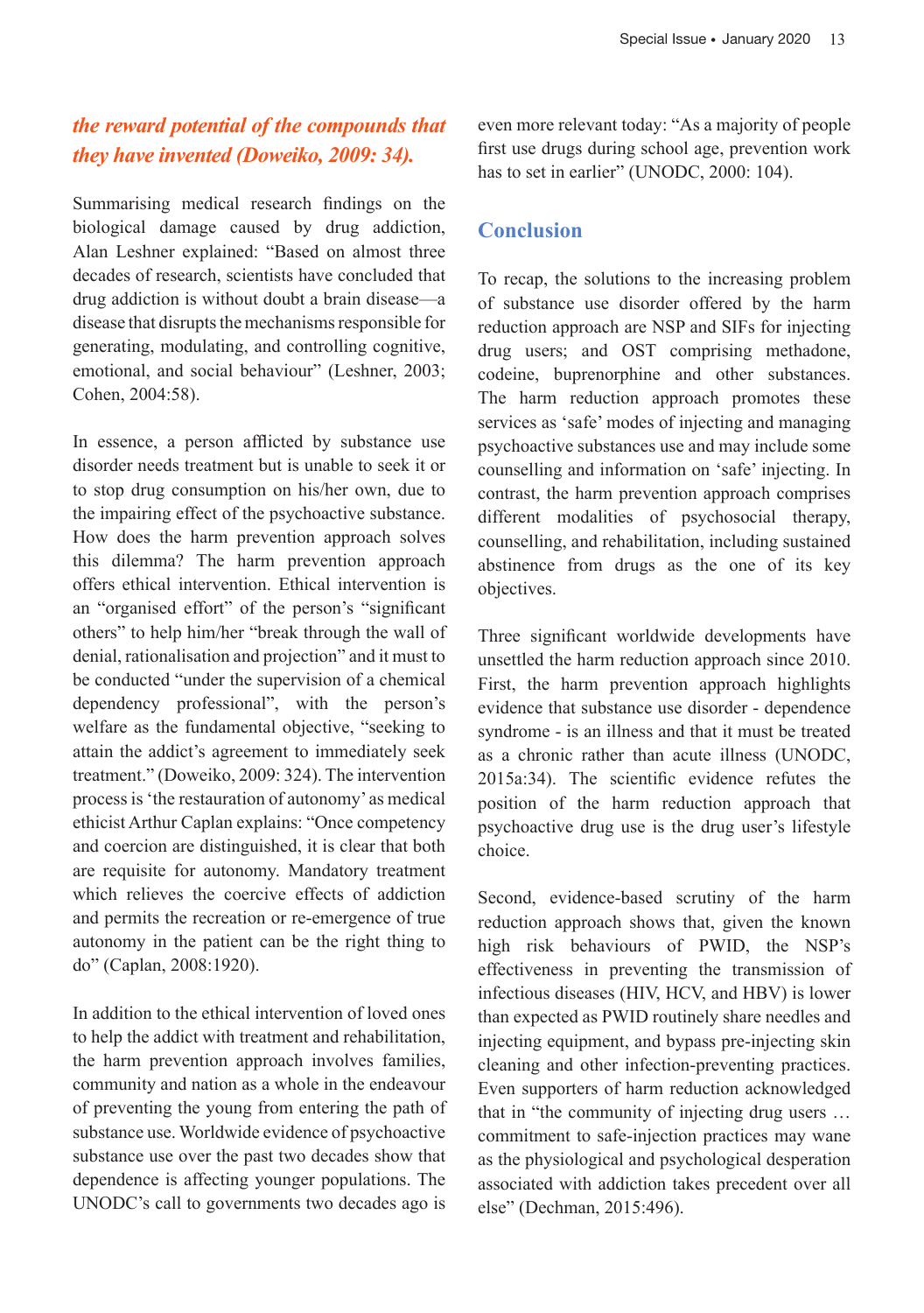Third, all the 11 countries in the study allow the co-existence of both approaches although this does not necessarily translate into allocation of public funding despite harm reduction advocacy groups' strong lobbying to seek financial support from the government. They also seek and receive support from non-governmental organisations, private individuals, foundations and civil society to support their activities and services. HRI has noted that governments' support for the harm reduction approach worldwide is lower than expected (HRI, 2019a: 2019b). The early support international

agencies gave to the harm reduction approach has declined due to the lack of systematic evidencebased scrutiny of harm reduction outcomes, the growing scientific evidence of the physical, psychological and social harm inflicted on the person by psychoactive substance use, and the recognition of substance use disorder as a chronic illness. It is hoped that this discussion of the unintended collateral harms of the harm reduction approach and of the contributions of the harm prevention approach add to the search for effective evidence-based solutions to the drug problem.

#### **References**

AIHW [Australian Institute of Health and Welfare]. (2014). Drug treatment for opioid dependence. Retrieved from http://www.aihw. gov.au/

AIHW. (2015a). National opioid pharmacotherapy statistics 2014. Retrieved from http://www.aihw.gov.au/

AIHW. (2019a). Alcohol, tobacco & other drugs in Australia. Canberra: AIHW. Cat. no. PHE 221. Retrieved from https://www. aihw.gov.au/reports/alcohol/alcohol-tobacco-other-drugs-australia

Arias F., Arnsten J.H., Cunningham C.O., Coulehan K., Batchelder A., Brisbane M., Segal K., & Rivera-Mindt M. (2016). "Neurocognitive, psychiatric, and substance use characteristics on opioid dependent adults," *Addictive Behaviors*, 60: 137-143.

Barbarin, O.A. (1979). "Recidivism in drug addiction: A behavioural analysis," *Addictive Behaviors*, 4, 121-132.

Bonar, E.E., & Rosenberg, H. (2014). "Injection drug users' perceived barriers to using self-initiated harm reduction strategies", *Addiction Research and Theory,* 22, 4:271-278.

Caplan, A. (2008). "Denying autonomy in order to create it: The paradox of forcing treatment upon addicts," *Addiction*, 103, 1919- 1921.

Carlezon, W.A., & Konradi, C. (2004). "Understanding the neurobiological consequences of early exposure to psychotropic drugs: linking behavior with molecules", *Neuropharmacology*, 47, Supplement 1, 47-60.

CCSA [Canadian Centre on Substance Abuse]. (2014). *Collaboration for Addiction and Mental Health Care: Best Advice*. Ottawa: CCSA. Retrieved from http://www.ccsa.ca/Eng/topics/ Mental-Health-and-Substance-Abuse/Pages/default.aspx

Cohen, P.J. (2004). *Drug Addiction and the Law: Policy, Politics and Public Health*. Durham, NC: Carolina Academic Press.

De Leon, G. (2010). "The therapeutic community: A recoveryoriented treatment pathway and the emergence of a recoveryoriented integrated system." In R. Yates and M.S. Malloch (eds.), *Tackling Addiction. Pathways to Recovery*. London: Jessica Kingsley Publishers, pp. 70-83.

Degenhardt, L., Peacock A., Colledge S., et.al. (2017). "Global prevalence of injecting drug use and sociodemographic characteristics and prevalence of HIV, HBV, and HCV in people who inject drugs: a multistage systematic review," *Lancet Global Health*, 2017, 5:e1192-1207.

Dechman, M.K. (2015). "Peer helpers' struggles to care for 'others' who inject drugs", *International Journal of Drug Policy*, 26, 5:492-500.

Doweiko, H.E. (2009). *Concepts of Chemical Dependency*. 7th Edition. Belmont, CA: Brooks/Cole.

EMCDDA [European Monitoring Centre for Drugs and Drug Addiction]. (2015). *European Drug Report 2015*. Lisbon: EMCDDA.

EMCDDA. (2018). P*erspectives on Drugs – Drug consumption rooms: an overview of provision and evidence*. Lisbon: EMCDDA.

EMCDDA. (2019a). E*uropean Drug Report 2019*. Luxembourg: EMCDDA.

EMCDDA. (2019b). *Country Drug Reports 2019*. Retrieved from http://www.emcdda.europa.eu/countries/drug-reports/2019/

EMCDDA. (2019c). "Problem drug use". Retrieved from http://www.emcdda.europa.eu/topics/problem-drug-use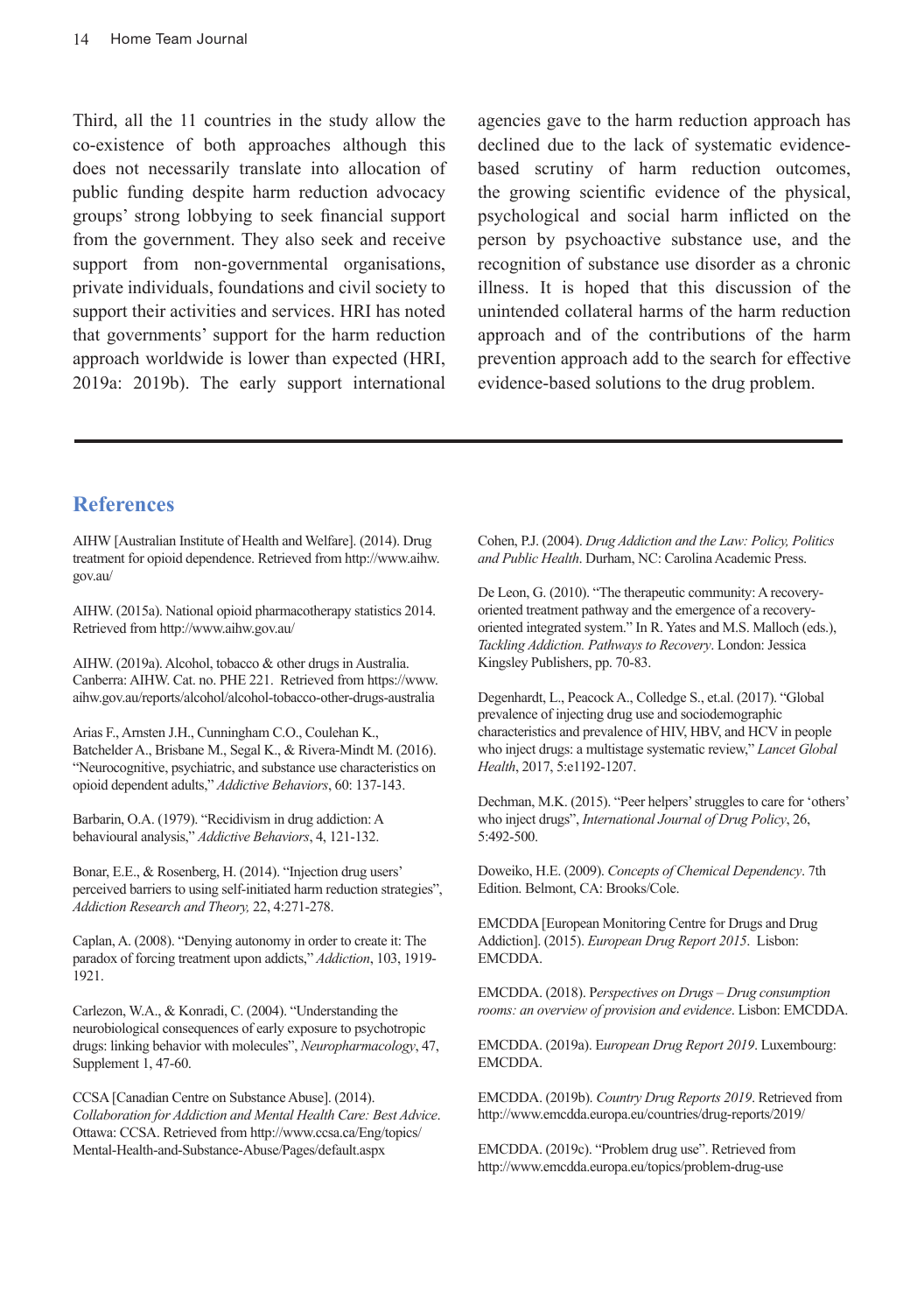EMCDDA. (2019d). *Drugs in syringes from six European cities. Results from the ESCAPE project 2017*. Luxembourg: EMCDDA.

Fulton, B.S. (2014). *Drug Discovery for the Treatment of Addiction. Medicinal Chemistry Strategies.* Hoboken, N.J.: John Wiley & Sons.

Greer, A., & Ritter, A. (2019). "Editorial: Harm reduction and the opioid crisis: Emergency policy challenges", *International Journal of Drug Policy,* in press. Retrieved from https://doi.org/101016/j.drugpo.2019.05.015

Government of Canada. (2019a). Federal Actions on Opioids as of April 2019. Retrieved from https://www.canada.ca/en/health-canada/services/substance-use/

Government of Canada. (2019b). National Report: Apparent Opioid-related deaths in Canada (June 2019). Retrieved from https://health-infobase.canada.ca/database/national-surveillanceopioid-mortality.html

Hammer, R.P., Egilmez, Y., & Emmett-Oglesby, M.W. (1997). "Neural mechanisms of tolerance to the effects of cocaine," *Behavioral Brain Research,* 84: 225-239.

HRI [Harm Reduction International]. (2012). *The Global State of Harm Reduction 2012. Towards and Integrated Response.* London: HRI, K. Stone & S. Shirley-Beavan. Retrieved from https://www. hri.global/

HRI. (2019a). "What is harm reduction?" Retrieved from https:// www.hri.global/

HRI. (2019b). *Harm Reduction Group Response to the Health and Social Care Committee Inquiry on Drugs Policy.* London: HRI. Retrieved from https://www.hri.global/contents/1908

IDT [Instituto da Droga e da Toxicodependencia]. (2010). *National Report (2009 Data) to the EMCDDA* – Portugal: New Developments, Trends and in-depth information on selected issues. Lisbon: IDT and EMCDDA.

INCB [International Narcotics Control Board]. *Report of the International Narcotics Control Board for 2014.* New York: UN.

Jekeran, A., Håkansson A., Rylance R., Wagner P., Alanko Blomé M., & Björkman P. (2017). "Death from liver disease in a cohort of injecting opioid users in a Swedish city in relation to registration for opioid substitution therapy," *Drug and Alcohol Review*, 36, 5:424-431.

Kreek, M.J. (2000). "Methadone-related opiod agonist pharmacotherapy for heroin addiction. History, recent molecular and neurochemical research and the future in mainstream medicine," *Annals of the New York Academy of Sciences*, 909: 186-216.

Leshner, A.I. (2003). "Understanding drug addiction: Insights from research." In A.W. Graham, T.K. Schultz, M. Mayo-Smith, R.K. Ries, and B.B. Wilford (eds), *Principles of Addiction Medicine.*  Chevy Chase, MD: American Society of Addiction Medicine, pp. 47-56.

Malaysian National Anti-Drug Agency. (2019). *Drugs Statistics-Laman Web Rasmi Agensi Anti Dadah Kebangsaan*.

Mathers, B.M., Degenhardt, L., Ali, H., Wiessing, L., Hickman, M., Mattick, R.P., Myers, B., Ambekar, A., & Strathdee, S.A. (2010). "HIV prevention, treatment, and care services for people who inject drugs: a systematic review of global, regional and national coverage," The Lancet, 375 (1 March), 1014-1028.

Meier, M.H., Caspi, A., Ambler, A., Hartington, H., Houts, R., Keefe, R.S.E., McDonald, K., Ward, A., Poukton, R., & Moffitt, T. (2012). "Persistent cannabis users show neuropsychological decline from childhood to midlife," *Proceedings of the National Academy of Sciences*, 109, 40: E2657-E2664.

Miller, P.G., & Miller, W.R. (2009). "What should we be aiming for in the treatment of addiction?" *Addiction*, 104, 685-686.

Morrow P.L. (2018). "The American opioid death epidemic— Lessons for New Zealand?" *New Zealand Medical Journal*, 131, 1469: 59-63.

NAP [National Academy of Sciences]. (2017). *The Health Effects of Cannabis and Cannabinoids: The current state of evidence and recommendations for Research*. Washington DC: NAP.

Nasrallah, H.A., & Smeltzer, D.J. (2003). *Contemporary Diagnosis and Management of the Patient with Schizophrenia.* Pennsylvania: Handbooks In Health Care.

Norko, M.A., & Fitch, W.L. (2014). "DSM-5 and Substance Use Disorders: Clinicolegal Implications", *Journal of the American Academy of Psychiatry and the Law*, 42: 443-452.

Palmateer, N., Kimber, J., Hickman, M., Hutchinson, S., Rhodes, T. & Goldberg, D. (2010). "Evidence for the effectiveness of sterile injecting equipment provision in preventing hepatitis C and human immunodeficiency virus transmission among injecting drug users: a review of reviews," *Addiction*, 105, 844-859.

Quah, S.R. (2017). "Illicit psychoactive substance use and harm prevention." In S.R. Quah and W.C. Cockerham, (eds), The International Encyclopedia of Public Health. 2nd Ed., vol 4: 151- 181; and *Elsevier Reference Module in Biomedical Sciences*, http:// dx.doi.org/10.1016/B978-0-12-803678-5.00521-X

Rotgers, F. (2003). "Cognitive-behavioral theories of substance abuse." In F. Rotgers, J. Morgenstern and S.T. Walters (eds). *Treating Substance Abuse: Theory and Technique*. 2nd Edition. New York: The Guildford Press, pp. 166-189.

Romelsjo, A., Engdahl, B., Stenbacka, M., Fugelstad, A., Davstad, I., Leifman, A., & Thiblin, I. (2010). "Were the changes to Sweden's maintenance treatment policy 2000-06 related to changes in opiate-related mortality and morbidity?" *Addiction*, 105, 1625- 1632.

Roy, E., Arruda, N., Leclerc, P., Morissette, C., Blanchette, C., Blouin, K., & Alary, M. (2017). "Drug use practices among people who inject drugs in a context of drug market changes: Challenges for optimal coverage of harm reduction programs", *International Journal of Drug Policy,* 45, 18-24.